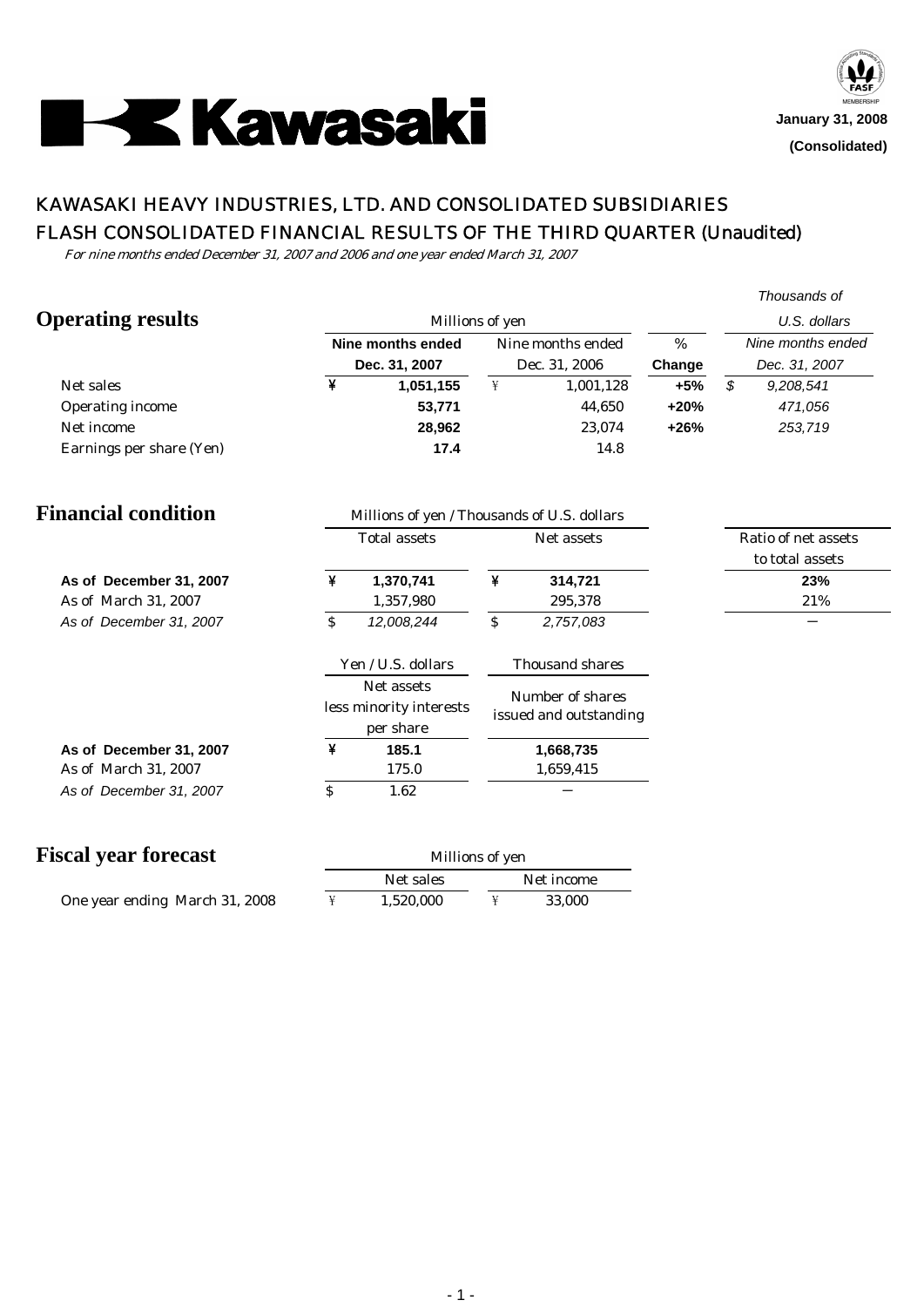- Notes : 1. This "FLASH CONSOLIDATED FINANCIAL RESULTS" and following financial statements have been prepared in conformity with generally accepted accounting principles and practices in Japan.
	- 2. All US\$ amounts in these statements represent the arithmetical results of translating Japanese yen to U.S. dollars on the basis of ¥114.15=\$1, the rate prevailing as of December 31, 2007, solely for the convenience of the readers.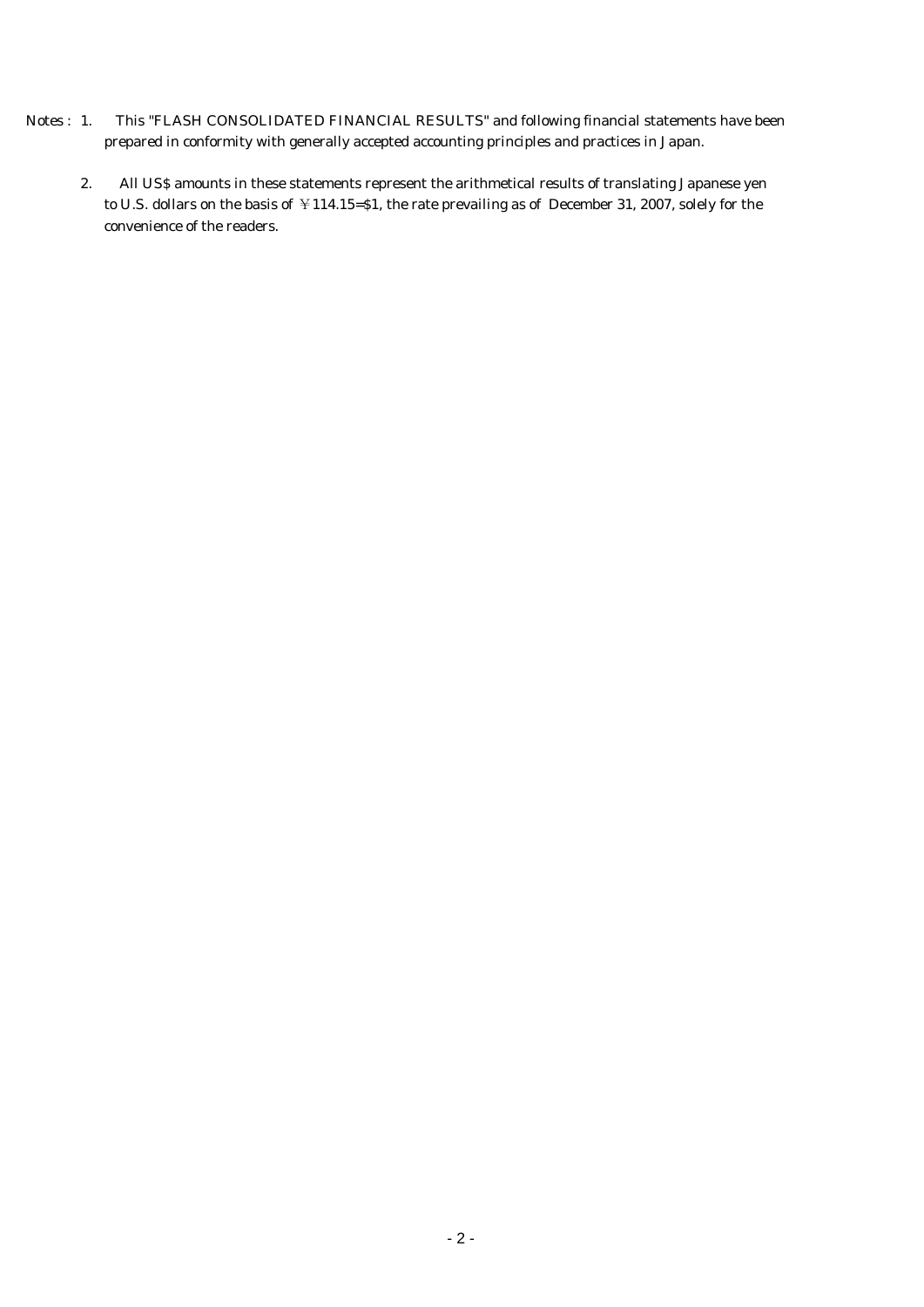# **(Consolidated)**

# **Condensed Consolidated Balance Sheets**

*As of December 31 and March 31, 2007*

|                                                  |   | Millions of yen |                                 |               |                 | Thousands of<br>U.S. dollars |  |
|--------------------------------------------------|---|-----------------|---------------------------------|---------------|-----------------|------------------------------|--|
|                                                  |   | As of           | As of                           | As of         |                 |                              |  |
|                                                  |   | Dec. 31, 2007   |                                 | Mar. 31, 2007 | Dec. 31, 2007   |                              |  |
| Assets:                                          |   |                 |                                 |               |                 |                              |  |
| Current assets:                                  |   |                 |                                 |               |                 |                              |  |
| Cash on hand and in banks                        | ¥ | 39,873          | ¥                               | 39,351        | \$              | 349,304                      |  |
| Receivables, less allowance                      |   | 405,128         |                                 | 442,577       |                 | 3,549,085                    |  |
| Inventories                                      |   | 457,943         |                                 | 427,934       |                 | 4,011,765                    |  |
| Other current assets                             |   | 69,556          |                                 | 52,056        |                 | 609,338                      |  |
| Total current assets                             |   | 972,500         |                                 | 961,918       |                 | 8,519,492                    |  |
| Investments and long-term loans less allowance : |   | 91,212          |                                 | 96,994        |                 | 799,055                      |  |
| Net property, plant and equipment :              |   | 259,797         |                                 | 253,819       |                 | 2,275,926                    |  |
| Intangible and other assets :                    |   | 47,232          |                                 | 45,249        |                 | 413,771                      |  |
| <b>Total assets</b>                              | ¥ | 1,370,741       | ¥                               | 1,357,980     | $\overline{\$}$ | 12,008,244                   |  |
| Liabilities and net assets :                     |   |                 |                                 |               |                 |                              |  |
| Current liabilities :                            |   |                 |                                 |               |                 |                              |  |
| Short-term borrowings                            |   |                 |                                 |               |                 |                              |  |
| and current portion of long-term debt            | ¥ | 221,782         | ¥                               | 138,463       | \$              | 1,942,900                    |  |
| Trade payables                                   |   | 358,194         |                                 | 412,501       |                 | 3, 137, 924                  |  |
| Advances from customers                          |   | 137,657         |                                 | 124,445       |                 | 1,205,931                    |  |
| Other current liabilities                        |   | 101,498         |                                 | 131,097       |                 | 889,163                      |  |
| Total current liabilities                        |   | 819,131         |                                 | 806,506       |                 | 7,175,918                    |  |
| Long-term liabilities :                          |   |                 |                                 |               |                 |                              |  |
| Long-term debt, less current portion             |   | 142,607         |                                 | 165,754       |                 | 1,249,295                    |  |
| Others                                           |   | 94,282          |                                 | 90,342        |                 | 825,948                      |  |
| Total long-term liabilities                      |   | 236,889         |                                 | 256,096       |                 | 2,075,243                    |  |
| Net assets:                                      |   |                 |                                 |               |                 |                              |  |
| Common stock                                     |   | 104,265         |                                 | 103,188       |                 | 913,403                      |  |
| Capital surplus                                  |   | 54,251          |                                 | 53,179        |                 | 475,261                      |  |
| Retained earnings                                |   | 146,544         |                                 | 125,799       |                 | 1,283,785                    |  |
| Treasury stock                                   |   | (63)            |                                 | (55)          |                 | (552)                        |  |
| Net unrealized gains on securities               |   | 14,999          |                                 | 19,342        |                 | 131,397                      |  |
| Gains/losses on hedging items                    |   | (1,267)         |                                 | (1,608)       |                 | (11,099)                     |  |
| Foreign currency translation adjustments         |   | (9,904)         |                                 | (9, 417)      |                 | (86, 763)                    |  |
| Minority interests                               |   | 5,896           |                                 | 4,950         |                 | 51,651                       |  |
| Total net assets                                 |   | 314,721         |                                 | 295,378       |                 | 2,757,083                    |  |
| Total liabilities and net assets                 | ¥ | 1,370,741       | $\frac{\mathbf{V}}{\mathbf{H}}$ | 1,357,980     | $\overline{\$}$ | 12,008,244                   |  |

# **Condensed Consolidated Statements of Income**

*For nine months ended December 31, 2007 and 2006*

| r or nine monins enaea December 31, 2007 and 2000 |   | Millions of yen<br>Nine months ended<br>Dec. 31, 2007 |   | Nine months ended<br>Dec. 31, 2006 | %<br>Change | Thousands of<br>U.S. dollars<br>Nine months ended<br>Dec. 31, 2007 |
|---------------------------------------------------|---|-------------------------------------------------------|---|------------------------------------|-------------|--------------------------------------------------------------------|
|                                                   |   |                                                       |   |                                    |             |                                                                    |
| Net sales                                         | ¥ | 1,051,155                                             | ¥ | 1,001,128                          | +5%         | \$<br>9,208,541                                                    |
| Cost of sales                                     |   | 878,853                                               |   | 858,905                            |             | 7,699,106                                                          |
| Gross profit                                      |   | 172,302                                               |   | 142,223                            |             | 1,509,435                                                          |
| Selling, general and administrative expenses      |   | 118,531                                               |   | 97,573                             |             | 1,038,379                                                          |
| Operating income                                  |   | 53,771                                                |   | 44,650                             | +20%        | 471,056                                                            |
| Other income (expenses) :                         |   |                                                       |   |                                    |             |                                                                    |
| Interest and dividend income                      |   | 3,882                                                 |   | 2,974                              |             | 34,008                                                             |
| Equity in income of unconsolidated                |   |                                                       |   |                                    |             |                                                                    |
| subsidiaries and affiliates                       |   | 4,384                                                 |   | 1,617                              |             | 38,406                                                             |
| Interest expense                                  |   | (6,032)                                               |   | (4,776)                            |             | (52,843)                                                           |
| Other, net                                        |   | (9,949)                                               |   | (8, 725)                           |             | (87, 158)                                                          |
| Income before income taxes and                    |   |                                                       |   |                                    |             |                                                                    |
| minority interests                                |   | 46,056                                                |   | 35,740                             | $+29%$      | 403,469                                                            |
| Income taxes                                      |   | (16, 244)                                             |   | (12, 193)                          |             | (142, 304)                                                         |
| Minority interests in net income                  |   |                                                       |   |                                    |             |                                                                    |
| of consolidated subsidiaries                      |   | (850)                                                 |   | (473)                              |             | (7,446)                                                            |
| Net income                                        |   | 28,962                                                | ¥ | 23,074                             | +26%        | \$<br>253,719                                                      |